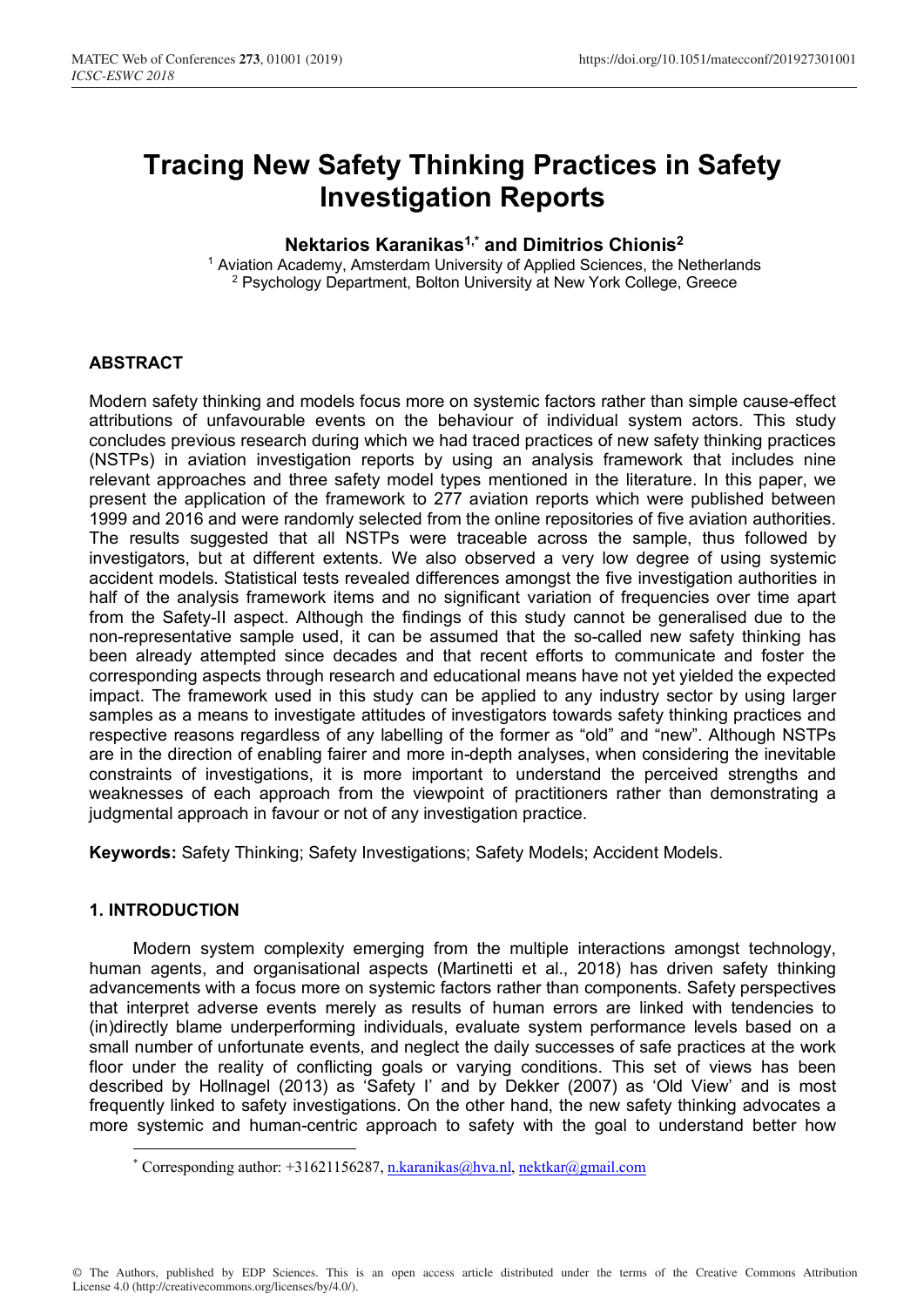socio-technical systems function to achieve their objectives and how we could foster their strengths instead of looking only at adverse situations (Leveson, 2011; Hollnagel, 2012, 2014a, 2014b).

This paper extends previous research that looked at traces of new safety thinking in investigation reports as a means to detect gaps between knowledge and practice in the field of investigations as well as to examine differences between regions (Karanikas et al., 2015; Karanikas, 2015). Based on the analysis framework presented by Karanikas (2015), in this study we employed a broader set of reports to examine the degree to which the nine aspects of new safety thinking and the three categories of safety models stated in the research mentioned above have been visible in safety investigations published between 1999 and 2016.

#### **2. METHODOLOGY**

The framework presented by Karanikas (2015) was converted into an analysis tool (Table 1) with the scope to detect new safety thinking practices (NSTPs) in investigation reports of aviation events and the frequency to which the three safety model types of Table 2 were represented in these reports. It is clarified that the analysis aimed to identify whether each of the aspects was visible at least once in each report. Therefore, we did not adopt a "logistical" approach, meaning that we did not use the tool to count how many times each NTSP of Table 1 could be (not) in each report. The goal was to examine whether there had been efforts during investigations to apply the so-called new approaches to safety and human error.

The analysis tool was designed in the Excel software (Microsoft Corporation, 2013), and its main body includes nine questions (Table 1) each of them corresponding to an NSTP as well as a section with the brief descriptions of the safety model types of Table 2. The analyst should read each report and decide whether each of the questions could be answered as "YES" or "NO" at least once and, in case of a positive answer, to provide respective justifications (i.e. the parts of the report that each NSTP was found). In case that the user of the tool believed that a question was not relevant or traceable to the context of the report, a "NON-APPLICABLE" answer was also available. For example, if human errors had not been mentioned in the investigation report, the fields referring to human error, judgmental attitude and other relevant aspects were scored as non-applicable. Moreover, the analyst was asked to determine the safety model type which was closer to the way the investigation was performed and provide a relevant short justification. Tables 1 and 2 mention the shortcodes used in this paper for the NTSPs and safety model families.

| <b>NSTP</b>        | Code       | Question used to analyse safety investigation reports                        |
|--------------------|------------|------------------------------------------------------------------------------|
| Human error seen   | HES.       | Did the investigators search for factors which contributed to the human      |
| as a symptom       |            | errors identified?                                                           |
| Hindsight bias     | HBM        | Did the investigators follow a forward chronological timeline to explain the |
| minimisation       |            | choices of the end-users out of the options they had and/or why it made      |
|                    |            | sense to them at that time?                                                  |
| Shared             | <b>SHR</b> | Did the investigators mention various organisational/systemic factors which  |
| responsibility     |            | contributed to the event?                                                    |
| Non-proximal       | NPA        | Did the investigators search the organisational/systemic factors that        |
| approach           |            | contributed to the event to the same extent they did for the proximal causes |
|                    |            | (e.g. human errors of end-users and technical failures)?                     |
| Decomposition of   | DFM        | Did the investigators avoid naming abstracts statements/labels* as causes    |
| folk models        |            | and try to explain them further?                                             |
|                    |            | *Abstract statements refer to ideas or concepts which do not have physical   |
|                    |            | referents (e.g., poor communication, lack of awareness, high workload).      |
| Non-counterfactual | <b>NCA</b> | Did the investigators try to explain why end-users deviated from standards   |
| approach           |            | and procedures or did they examine the applicability of these standards      |
|                    |            | and procedures to the context of the event?                                  |
| Non-judgmental     | <b>NJA</b> | Did the investigators try to explain why end-users deviated from norms and   |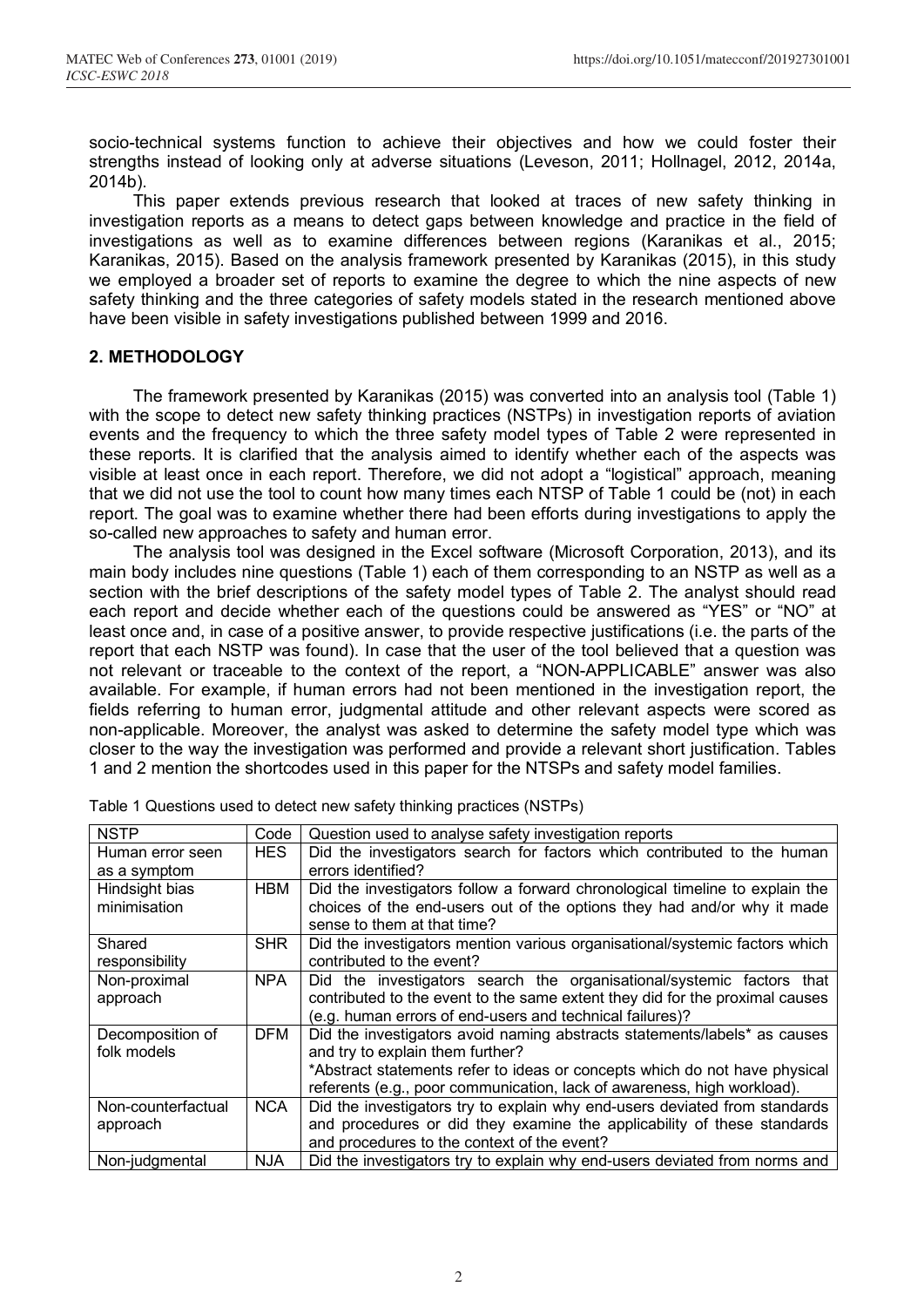| <b>NSTP</b>                   | Code       | Question used to analyse safety investigation reports                                                                                                                                                               |  |  |  |  |  |  |  |  |
|-------------------------------|------------|---------------------------------------------------------------------------------------------------------------------------------------------------------------------------------------------------------------------|--|--|--|--|--|--|--|--|
| approach                      |            | expectations or did they examine the validity of these norms and<br>expectations?                                                                                                                                   |  |  |  |  |  |  |  |  |
| Safety-II                     | SII        | In addition to the failures, did the investigators mention individual, team or<br>organisational/system successes during or before the event or events<br>under similar conditions?                                 |  |  |  |  |  |  |  |  |
| Feedback loops<br>examination | <b>FLE</b> | Did the investigators take the effectiveness of feedback mechanisms* into<br>account?<br>Feedback mechanism: It is a process or component of a system that<br>provides information to another process or component. |  |  |  |  |  |  |  |  |

| Table 2 Brief description of the three safety model families (adapted from Kaspers et al., 2016) |  |  |  |  |
|--------------------------------------------------------------------------------------------------|--|--|--|--|
|--------------------------------------------------------------------------------------------------|--|--|--|--|

| Type            | Code       | <b>Brief description</b>                                                              |
|-----------------|------------|---------------------------------------------------------------------------------------|
| Sequential      | <b>SEQ</b> | Direct cause-effect relationships: a clearly defined timeline of failures, errors and |
|                 |            | violations that lead to an event.                                                     |
| Epidemiological | <b>EPD</b> | Direct and indirect cause-effect relationships: clearly defined timeline of active    |
|                 |            | failures along with long-lasting effects of latent problems that contribute to active |
|                 |            | failures.                                                                             |
| Systemic        | <b>SYS</b> | Dynamic, emerging and complex system behaviours: examining interactions,              |
|                 |            | interdependencies and relationships between parts to understand a system as a         |
|                 |            | whole, including effects of the behaviour of individual elements.                     |

To finalise the fields of the analysis tool referring to the NSTPs and the safety models, we performed six pilot sessions where we assessed the inter-rater agreement (Bell et al., 2006; Gwet, 2008). The authors, seven students and four external safety experts from the aviation industry participated in different sessions depending on their availability. At the beginning of each session, the running version of the tool was presented and explained. Afterwards, the participants were asked to apply the tool to randomly chosen investigation reports of aviation events. Then, we ran group-focus sessions and discussed any problems regarding the wording, clarity and validity of the questions. Each version of the tool was improved based on the comments of the previous session before executing the next pilot.

In total, 25 different reports were analysed across the six pilot tests. The inter-rater reliability was assessed with the Intra-Class Correlation coefficient test of the SPSS Software version 22 (IBM, 2013) under the settings: two-way mixed, absolute agreement, test value= 0, confidence level 95%. The values of the tests ranged from 0.51 in the early versions of the tool to 0.82 for its current version which was deemed as sufficiently reliable (e.g., Kanyongo et al., 2007). Nonetheless, regardless the achievement of adequate overall reliability of the tool, the discussions after each pilot session suggested that the answers to each of the questions were highly dependable on the knowledge and background of the analyst, possible biases against or in favour of the concepts addressed by new safety thinking and the differences in the wording of the reports. However, the peer-review sessions helped to calibrate the analysts and maintain consistency in the framework's application.

To examine possible variations of the extent to which each NSTP and safety model type had been applied, the tool included fields for the authority which issued the investigation report, the year it was published, actual involvement of end-users into the development of the event (YES/NO) and whether the event resulted in fatalities (YES/NO). The two former fields were adapted based on the practice of industry reports that present data and differences across regions and over time (e.g., IATA, 2018; ICAO, 2018). The two last variables were added as a means to detect variations that might be attributed to easy-to-fix perspectives and the severity/outcome bias (e.g., Evans, 2007; Dekker, 2014; Karanikas & Nederend, 2018). Therefore, the hypotheses tested with the use of the variables mentioned above are the following: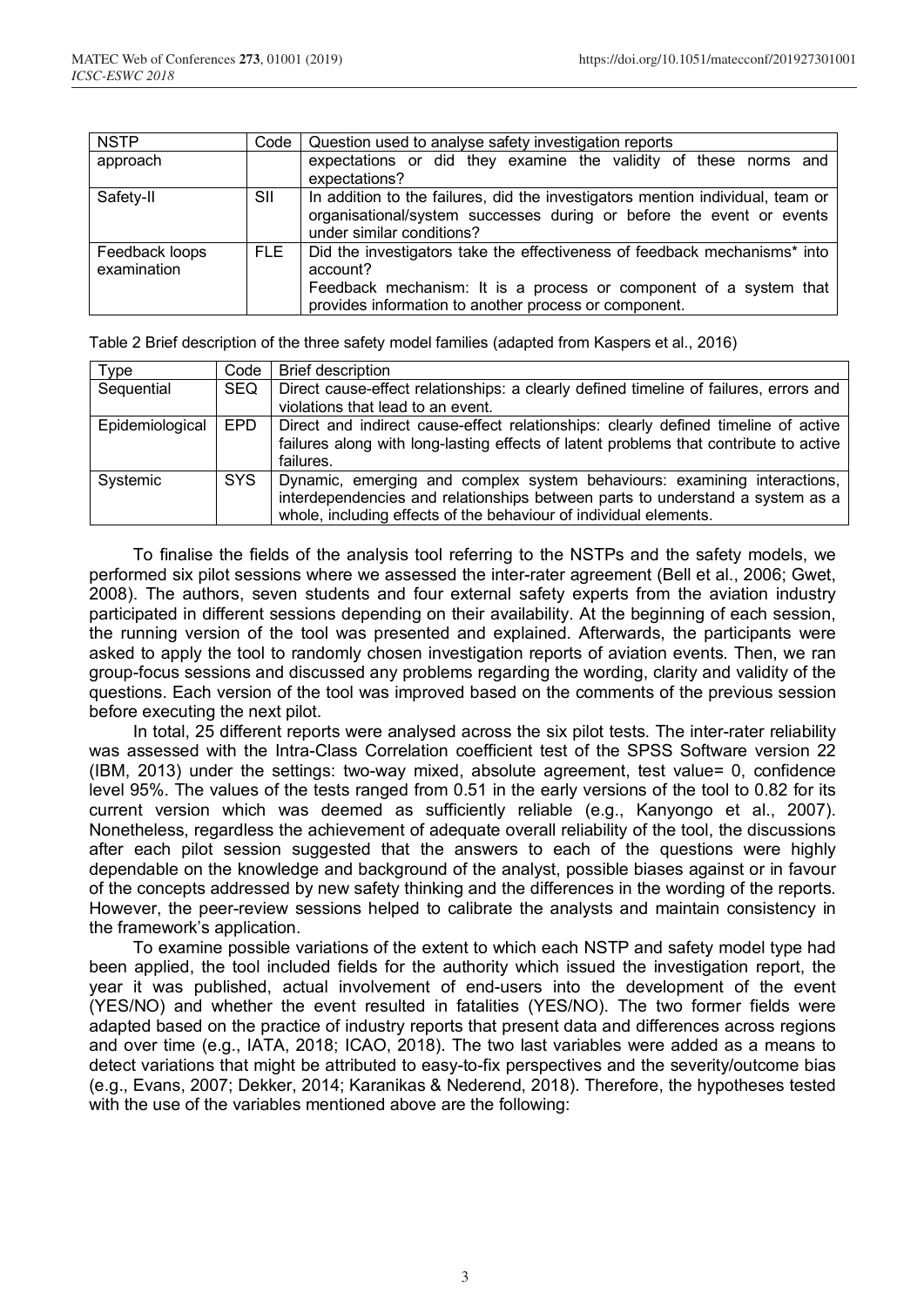• *HYP1: Over time, there has been an increase of application of all NSTPs during safety investigations.*

The proof of this hypothesis would indirectly justify the use of the term "new" regarding the implementation of the particular aspects and their effective dissemination.

• *HYP2: There are differences amongst regions regarding the extent to which the NSTPs are applied.*

It is expected that new approaches are not embraced by all regions at the same extent due to the effects of different national cultures (e.g., Li & Harris, 2005; Li et al., 2007) which can influence safety management in general.

- *HYP3: The NSTPs have been applied to the same extent regardless of the involvement of the end-users in the development of the event.*
- *HYP4: The NSTPs have been applied to the same extent regardless of the existence of fatalities as a result of the event.*

The hypotheses HYP3 and HYP4 were based on the premise that investigators must be impartial to the maximum degree possible and must be able to manage their feelings, emotions and biases (e.g., Lekberg, 1997; Dekker, 2002).

The safety investigation reports analysed were randomly selected from the online repositories of the Air Accidents Investigation Branch of the United Kingdom, Australian Transport Safety Bureau, Dutch Safety Board, National Transportation Safety Board of the United States and Transportation Safety Board of Canada. The specific authorities were preferred because they publish their reports in the English language and maintain databases of reports for recent and older safety events. Due to time limitations, the maximum number of reports analysed per authority was limited to 60 items maximum, and in total 277 investigation reports published between 1999 and 2016 were processed. It is noticed that the number of reports found on the websites of the particular authorities ranged from 300 to more than 2000 for the specific period, thus the number of reports analysed were not analogous to the ones found on the online repositories. Due to the unrepresentative sample per authority, we could not derive conclusive results per region; therefore, we decided to seal the correspondence between the authorities' identity and the results by assigning the codes AIAx (x=1-5) randomly.

Table 3 presents the sample size and distribution of the reports across the variables employed in this study. The time of publication was the principal criteria to select and divide the reports (i.e. 2006 and earlier, and 2007 and later). The particular decision was made considering that the communication of new safety thinking commenced mainly after 2004 (e.g., Leveson, 2004; Dekker, 2007) and that the average time between the event dates and the release of their investigation reports for the sample was calculated to two years. The differences in the number of reports processed per authority are due to the different working pace of the students, the different length of the reports per region and severity level as well as the various time length necessary for each student to get familiar with the analysis framework.

| Variables, number of reports (N), and valid percentages (%) |                           |                      |                   |  |  |  |  |  |
|-------------------------------------------------------------|---------------------------|----------------------|-------------------|--|--|--|--|--|
| Authority                                                   | Period                    | End-user involvement | <b>Fatalities</b> |  |  |  |  |  |
| AIA1, N=60, 21.7%                                           | ≤ 2006, N=140, 50.5%      | YES, N=169, 61.0%    | YES, N=99, 35.7%  |  |  |  |  |  |
| AIA2, N=45, 16.2%                                           | $\geq$ 2007, N=137, 49.5% | NO, N=108, 39.0%     | NO, N=178, 64.3%  |  |  |  |  |  |
|                                                             |                           |                      |                   |  |  |  |  |  |
| AIA3, N=52, 18.7%                                           |                           |                      |                   |  |  |  |  |  |
| AIA4, N=60, 21.7%                                           |                           |                      |                   |  |  |  |  |  |
| AIA5, N=60, 21.7%                                           |                           |                      |                   |  |  |  |  |  |

Table 3 Distribution of sample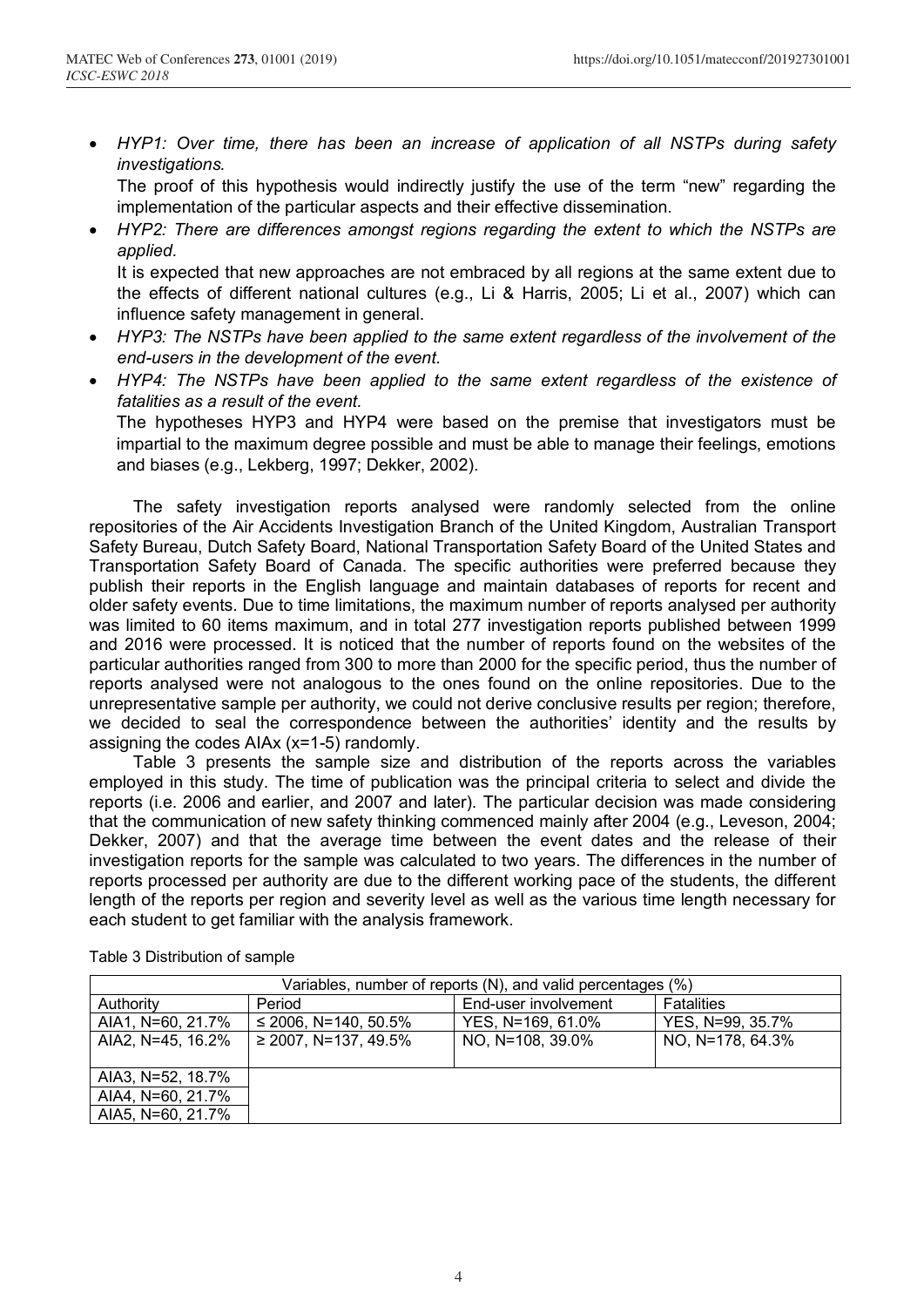In addition to frequency calculations, Chi-square tests were performed to examine possible significant associations of the frequency of application of NSTPs and safety models with the variables mentioned above (i.e. publishing authority, period, end-user involvement and fatalities). Considering the effects of individual interpretations when analysing the reports, as these were evident during the inter-rater agreement tests, the significance level for the statistical tests was set to a=0.01 to compensate for subjectivity. We performed all analyses of quantitative data recorded from the reports and surveys in the SPSS Software version 22 (IBM, 2013).

### **3. RESULTS**

The frequencies of the new safety thinking practices (NSTPs) detected at least once in the investigation reports analysed, where applicable, ranged from 26.9% to 79.4% and are presented in Figure 1. *Human error seen as a symptom* (HES), *Decomposition of folk models* (DFM) and *Feedback loops examination* (FLE) were detected at least in three-quarters of the reports. The NSTPs *Hindsight bias minimisation* (HBM), *Shared responsibility* (SHR), *Non-judgmental approach* (NJA) and *Non-counterfactual approach* (NCA) were traced in 50%-75% of the cases, whereas *Non-proximal approach* (NPA) and *Safety-II* (SII) were the least represented aspects. Regarding the safety model types, the Epidemiological one was found in 52.7% of the reports, the Sequential one was detected in 44.1% of the cases and in the rest 3.2% of the reports a systemic model was followed.



Figure 1: Frequencies of NSTPs applied to investigations

The results of the statistical tests are presented in the Tables 4 and 5. The former table shows the differences amongst authorities and the latter reports the variances for the rest of the variables (i.e. period, end-user involvement and fatalities). It is noticed that we excluded systemic models from the statistical calculations due to the low number of reports in which they were detected. The results indicated that the frequencies to which the NSTPs had been applied were quite different across the regions included in the study, such differences being significant for the HBM, SHR, NPA, SII practices as well as the distribution between Sequential and Epidemiological models. The AIA5 was found with the least application frequency for all four practices mentioned above with the values ranging from 13.3% to 55%. The highest percentage of application for the particular practices was detected in AIA2 reports for HBM (93.3%), NPA (75.0%), and SII (53.3%)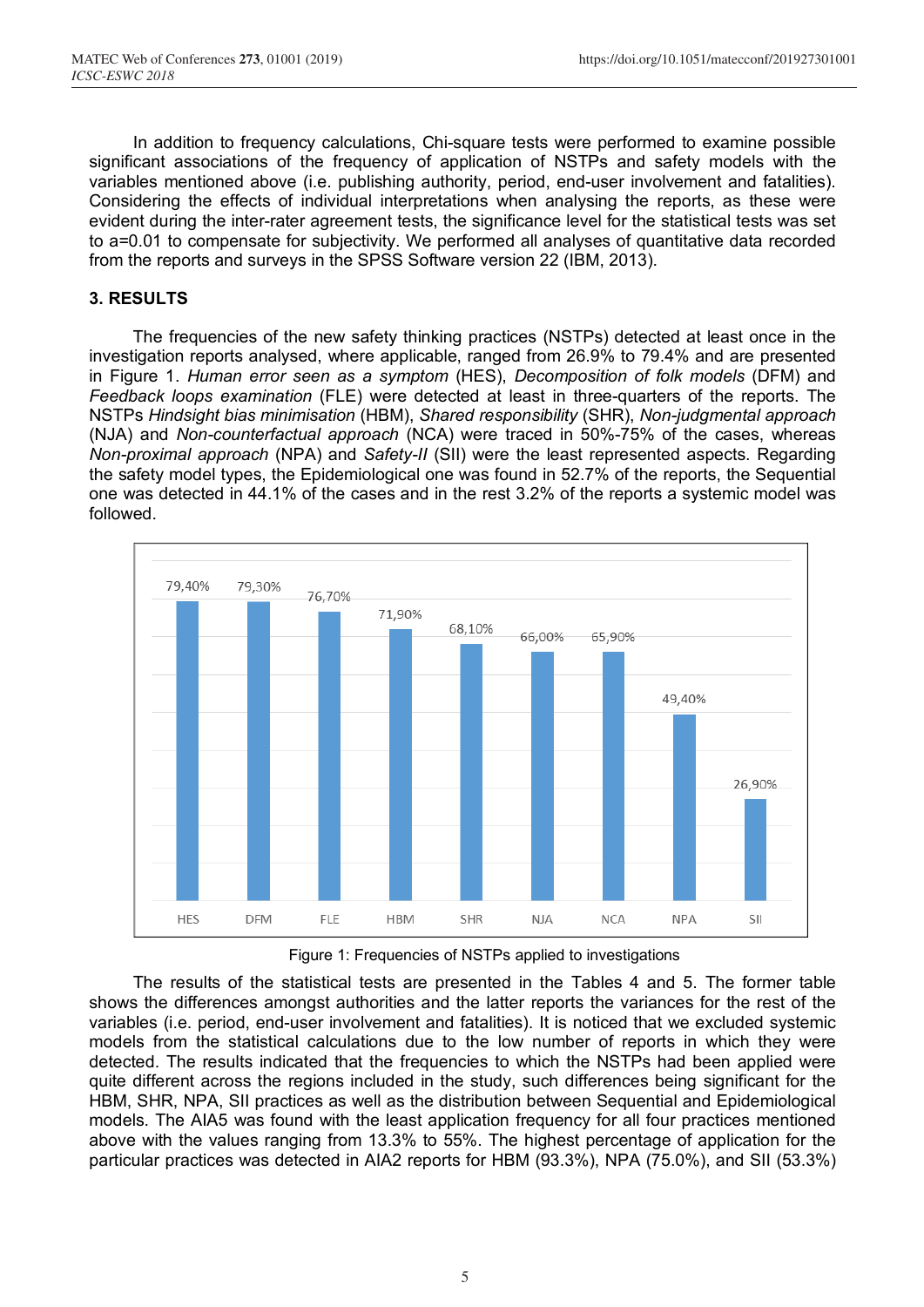and AIA4 reports for SHR (85%). Regarding the safety model type, AIA1 had applied Epidemiological models with the highest frequency (75.9%), and AIA4 had the highest percentage of Sequential models' application (63.8%).

Table 4 Results of statistical tests for the authorities

| NSTP(N)                                        | Authority | (% of cases in which the aspect was traced)<br>$p$ -value* |      |      |                  |           |  |
|------------------------------------------------|-----------|------------------------------------------------------------|------|------|------------------|-----------|--|
|                                                | AIA1      | AIA <sub>2</sub>                                           | AIA3 | AIA4 | AIA <sub>5</sub> |           |  |
| Human error seen as symptom (N=194)            | 95.5      | 77.8                                                       | 69.4 | 73.5 | 78.9             | $p=0.037$ |  |
| Hindsight bias minimisation (N=260)            | 78.3      | 93.3                                                       | 45.7 | 81.7 | 55.0             | $p=0.000$ |  |
| Shared responsibility (N=263)                  | 75.0      | 76.9                                                       | 59.1 | 85.0 | 45.0             | $p=0.000$ |  |
| Non-proximal approach (N=261)                  | 38.3      | 75.0                                                       | 53.7 | 70.0 | 20.0             | $p=0.000$ |  |
| Decomposition of folk models (N=251)           | 76.7      | 87.5                                                       | 78.7 | 70.0 | 88.3             | $p=0.117$ |  |
| Non-counterfactual approach (N=208)            | 65.9      | 81.8                                                       | 65.8 | 63.8 | 50.0             | $p=0.54$  |  |
| Non-judgmental approach (N=212)                | 59.6      | 86.4                                                       | 63.2 | 59.6 | 61.5             | $p=0.34$  |  |
| Safety-II (N=275)                              | 28.3      | 53.3                                                       | 14.0 | 30.0 | 13.3             | $p=0.000$ |  |
| Feedback loops examination (N=275)             | 86.7      | 75.6                                                       | 72.0 | 80.0 | 68.3             | $p=0.152$ |  |
| Safety model family (N=268)                    |           | Distribution of model types across the cases (%)           |      |      |                  |           |  |
|                                                | AIA1      | AIA <sub>2</sub>                                           | AIA3 | AIA4 | AIA <sub>5</sub> |           |  |
| Sequential                                     | 24.1      | 31.1                                                       | 49.0 | 63.8 | 55.0             |           |  |
| Epidemiological                                | 75.9      | 68.9                                                       | 51.0 | 36.2 | 45.0             | $p=0.000$ |  |
| * Statistically significant results underlined |           |                                                            |      |      |                  |           |  |

An observation of the results regarding the period (Table 5) suggests that all NSTPs were identified more frequently from 2007 and later. However, the differences were statistically significant only for *Safety-II* with an increase of about 15% in the second period. When the end-user was involved, there had been no significant variances. However, it was observed that most of the NSTPs were slightly more frequently applied when there was no direct involvement of the end-user in the event. In the case of the fatalities variable, a significant variation was detected only for the *Feedback loop examination*, where the specific practice was applied at a lower extent when the event had resulted in casualties.

Table 5 Results of statistical tests for the variables of period, end-user involvement and fatalities

| NSTP(N)                                         | Variables (% of cases in which the aspect was traced) |                                                            |           |                      |      |            |                   |      |            |
|-------------------------------------------------|-------------------------------------------------------|------------------------------------------------------------|-----------|----------------------|------|------------|-------------------|------|------------|
|                                                 | Time period                                           |                                                            |           | End-user involvement |      |            | <b>Fatalities</b> |      |            |
|                                                 | $\leq$                                                | ≥                                                          | p value*  | Yes                  | No   | $p$ value* | Yes               | No.  | $p$ value* |
|                                                 | 2006                                                  | 2007                                                       |           |                      |      |            |                   |      |            |
| Human<br>as<br>error<br>seen<br>symptom (N=194) | 74.2                                                  | 84.5                                                       | p=0.076   | 78.4                 | 84.4 | $p=0.445$  | 77.8              | 80.5 | p=0.640    |
| minimisation<br>Hindsight<br>bias<br>$(N=260)$  | 70.2                                                  | 73.6                                                       | p=0.540   | 68.9                 | 77.4 | $p=0.141$  | 74.5              | 70.4 | p=0.474    |
| Shared responsibility (N=263)                   | 63.9                                                  | 72.3                                                       | p=0.174   | 67.5                 | 69.1 | p=0.778    | 66.7              | 68.9 | p=0.706    |
| Non-proximal<br>approach<br>(N=261)             | 44.4                                                  | 54.7                                                       | p=0.095   | 49.1                 | 50.0 | p=0.891    | 47.5              | 50.6 | p=0.622    |
| Decomposition of folk models<br>$(N=251)$       | 74.4                                                  | 84.4                                                       | $p=0.051$ | 78.2                 | 81.4 | $p=0.551$  | 76.3              | 81.2 | $p=0.353$  |
| Non-counterfactual approach<br>$(N=208)$        | 60.6                                                  | 71.7                                                       | p=0.090   | 63.8                 | 71.2 | $p=0.308$  | 62.2              | 67.9 | $p=0.403$  |
| Non-judgmental<br>approach<br>$(N=212)$         | 62.2                                                  | 70.3                                                       | $p=0.212$ | 61.5                 | 75.4 | p=0.046    | 58.1              | 70.3 | p=0.074    |
| Safety-II (N=275)                               | 19.4                                                  | 34.6                                                       | $p=0.005$ | 22.5                 | 34.0 | $p=0.037$  | 21.2              | 30.1 | $p=0.110$  |
| Feedback loops examination                      | 72.5                                                  | 81.0                                                       | p=0.093   | 79.3                 | 72.6 | $p=0.204$  | 67.7              | 81.8 | $p=0.008$  |
| $(N=275)$                                       |                                                       |                                                            |           |                      |      |            |                   |      |            |
| Safety model type (N=268)                       |                                                       | Distribution of model types across the variable values (%) |           |                      |      |            |                   |      |            |
| Sequential                                      | 45.9                                                  | 45.1                                                       | p=0.894   | 41.6                 | 52.0 | $p=0.097$  | 48.5              | 43.9 | p=0.468    |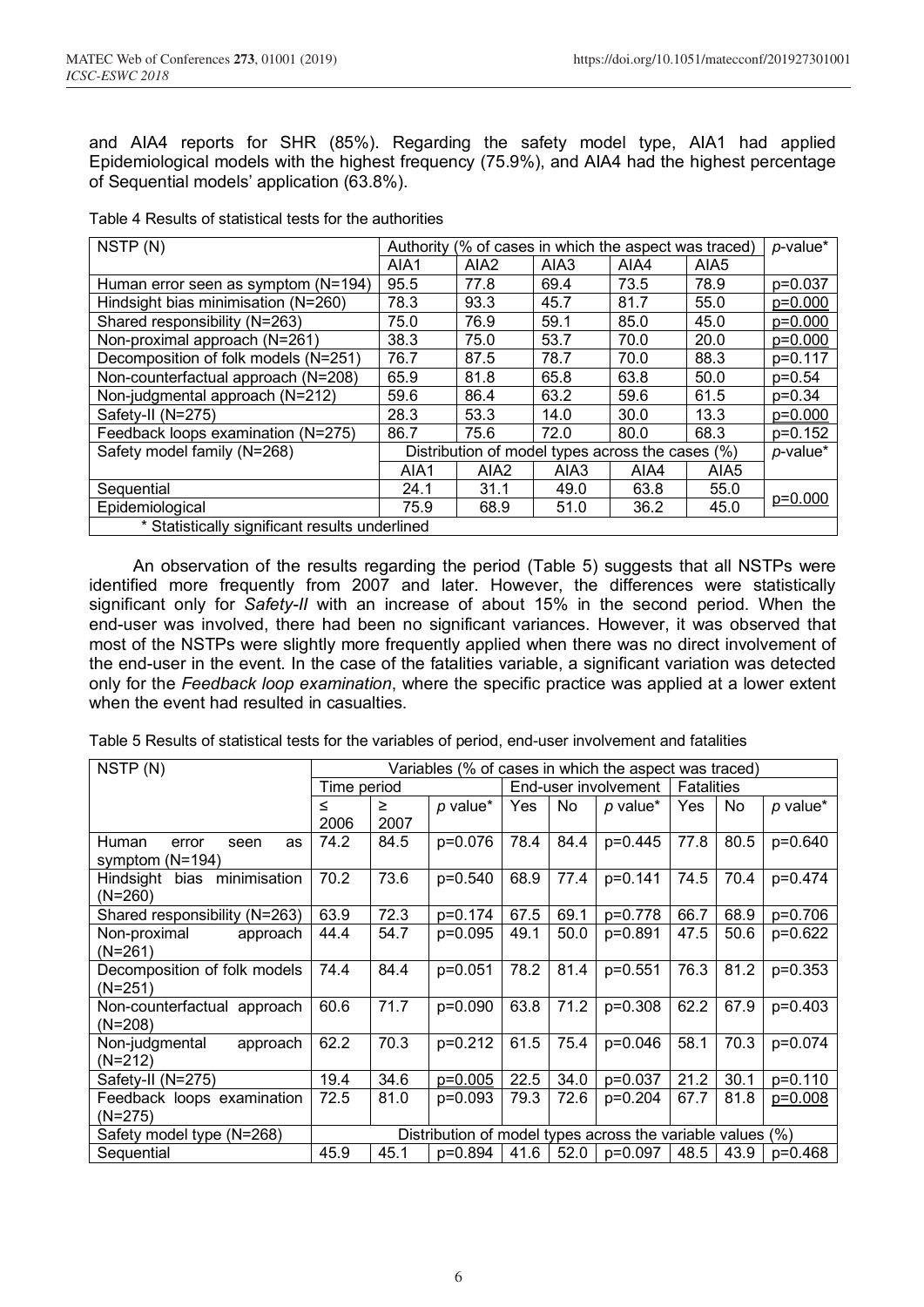|                                                | Time period |      |  | End-user<br>involvement |      | <b>Fatalities</b> |      |      |  |
|------------------------------------------------|-------------|------|--|-------------------------|------|-------------------|------|------|--|
|                                                |             |      |  | Yes                     | No   |                   | Yes  | No   |  |
|                                                | 2006        | 2007 |  |                         |      |                   |      |      |  |
| Epidemiological                                | 54.1        | 54.9 |  | 58.4                    | 48.0 |                   | 51.5 | 56.7 |  |
| * Statistically significant results underlined |             |      |  |                         |      |                   |      |      |  |

#### **4. DISCUSSION**

The overall results indicate that all new safety thinking practices were more or less visible across the whole sample, but with remarkable differences in their frequencies. First, it seems that investigation teams had sufficiently embraced the concept that the detection of human error cannot constitute the end point of investigations. Although the researchers did not aim to examine whether this approach was followed in all the cases where unsuccessful human interventions were stated in each report, the detection of this aspect in almost 80% of the sample can be attributed to the fact that the "human error seen as a symptom" perspective has been advocated long before recent literature was published. For example, the popular Swiss Cheese Model (Reason, 1990) and its extension through the Human Factors Analysis and Classification System (HFACS) by and Wiegmann and Shappell (2003) had already communicated the contribution of latent factors that influence decision making and deeds of end-users. Moreover, we cannot neglect the fact that investigators are not isolated from their experiences in the real-world arena. From that perspective, their efforts to look behind human error might stem naturally from a reflection on unpleasant situations they confronted and, possibly, their will to protect others from the unfair treatment of their actions and decisions as the final "root-causes" of unfavourable events. Nonetheless, almost one fifth of the reports had stopped at the attribution of human error as the final cause of events; this result suggests that there might be plenty of occasions where investigations focus on the performance of the end-users alone and, apart from laying the ground for a blaming culture, they deprive systems of a more profound learning potential.

Regarding the "decomposition of folk models" and "feedback loop examination" that were recorded in more than 75% of the cases studied, the authors believe that the prevalence of engineers in the safety investigations field and, expectedly, their familiarity with systems engineering have led them to (1) avoid the labelling of constructs as event causes because they search for measurable and observable causal factors, and, (2) examine whether systems provided to the end-users with adequate information about the state and outcomes of processes (e.g., instrumentation). The 25% of the reports that we did not find relevant attempts show that besides any general investigation constraints (e.g., budget, time, resources), constructs might be misused as the new scapegoats or function as bases for generalisation of results instead of an opportunity to dive deeper in their underlying mechanisms. The lack of reference to feedback loops' existence or effectiveness might be the result of investigators biases such as the availability heuristic, through which judgement is affected by past frequency and gravity to personal experience (Tversky & Kahneman, 1974; Greene & Ellis, 2007) (e.g., an investigator might have flown the same aircraft type and had not experienced any problem with the information provided by the system), or anchoring, which inhibits judgment due to anchors such as salient numerical values or other pieces of information (Tversky & Kahneman, 1974; de Wilde et al., 2018) (e.g., an investigator might evaluate cognitive effects only by examining recent events).

The detection of "hindsight bias minimisation" in about 72% of the reports is seen as a highly positive sign. Hindsight bias is quite difficult to overcome due to the effects of the confirmation bias and the inevitably backwards process of the investigation. Regarding the former, although scientific principles demand from researchers to test and not just confirm their findings (Kassin et al., 2013; Fforde, 2017), this might not always be the case in real-world practice. The latter factor is linked to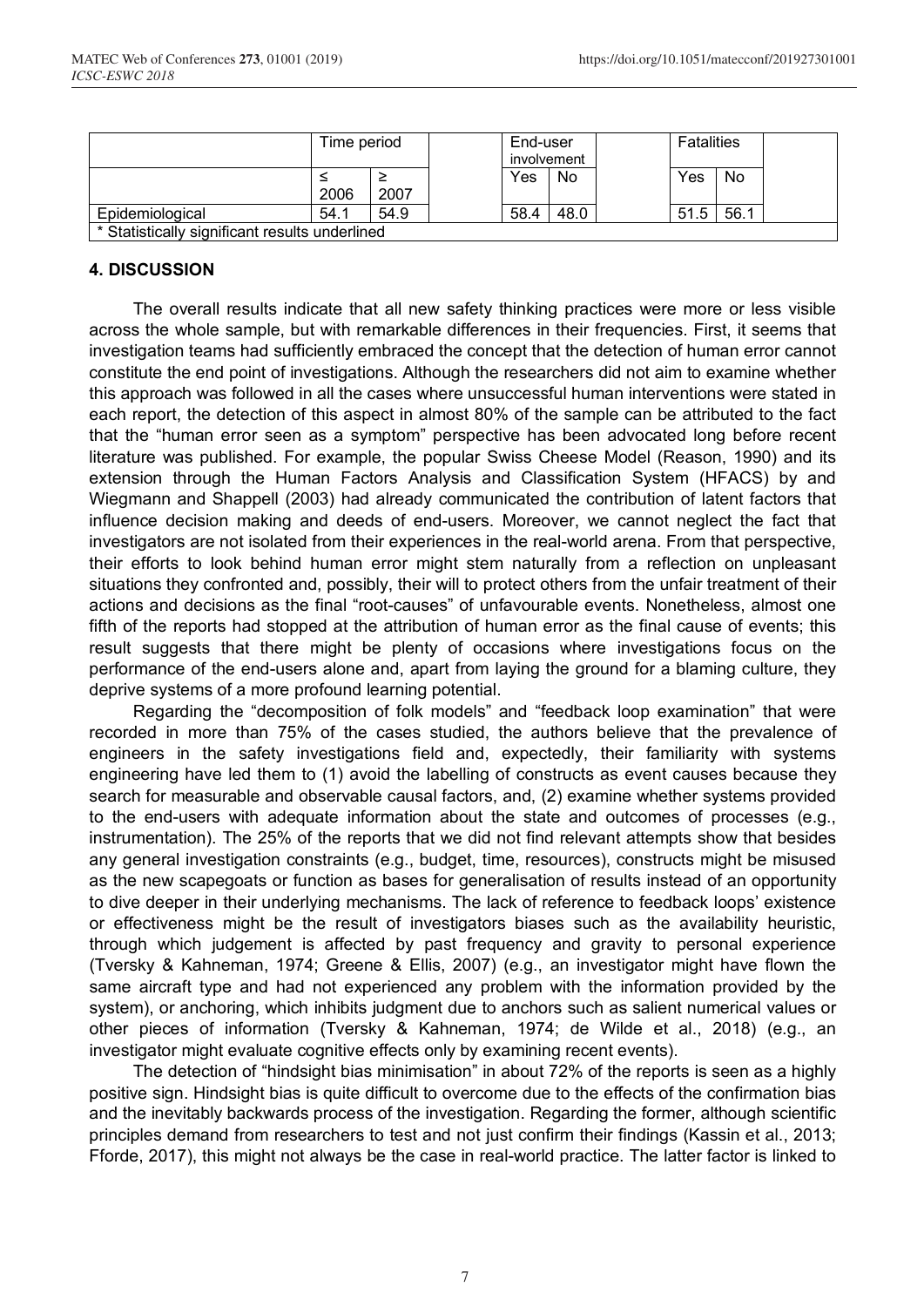the fact that the starting point of all investigations is the collection of facts and evidence from the incident/accident scene. Following this phase, investigators reconstruct the development of the event in a backwards direction; it is practically impossible for investigation teams to know beforehand how the events unfolded. However, it seems that investigators might not comprehend that a backwards research will merely uncover eventualities (i.e. what happened) and lead to possible reasons (i.e. why happened), whereas a more complete explanation of any occurrence (i.e. how happened) is only feasible if a research along a forward timeline accompanies the backwards examination.

The appearance of "shared responsibility" in about 68% of the reports can be ascribed to the reasons stated above regarding the "human error seen as symptom" aspect which, though, was detected at a quite higher frequency. This difference, on the one hand, can be attributed to the fact the latent problems influencing human performance do not only refer to human agents but include technology-related factors, which literally cannot carry any responsibility. On the other hand, the particular aspect might not have been very frequently applied due to difficulties to gain access to persons serving in different organisations or different hierarchical levels within the same organisation, possible self-imposed inhibitions of investigators (e.g., questioning the actions and decisions of ex-colleagues and senior staff), diverse interpretations of work ethics (e.g., the more people involved in the list of findings, the worse for them and the organisation) or implicit and explicit constraints imposed by higher organisational and system levels.

The attempts to follow the "non-judgmental" and "non-counterfactual" approaches were recorded in about 66% of the sample. Although these figures indicate that investigators put efforts to examine the applicability and validity of standards and expectations within the context of each occurrence, the non-detection of these aspects in one third of the reports suggests that compliance with procedures was seen in many cases as a sufficient and necessary condition to deal with the dynamic and complex operating environment. This situation possibly signals the effects of biases such the ones described above for the "feedback loops examination" aspect as well as effects of regional safety management culture regarding the examined sample of reports. The appearance of the "non-proximal approach" in about 50% of the reports with a 20% difference from the "shared responsibility" aspect, in addition to psychological, emotional and managerial influences discussed above, might be attributed to the relative easiness to trace information and data regarding the lower level of operations. Although in an ideal situation each system function that contributed to the event should be thoroughly examined, it is not atypical that the decisions made and the actions performed long before the event cannot be evidently traced or explained (e.g., not logged/documented, documented but without the underlying reasoning, unavailability of persons involved, decayed memory of witnesses approached).

Rather expectedly the "safety-II" aspect was the one with the lowest representation in the sample analysed. This extremely low frequency can be attributed to the prevalent practice of addressing failures as part of the learning process (Madsen & Desai, 2010) and the focus of safety and accident models on system failures (Hollnagel et al., 2015). The model families concerned, the rare application of systemic models could be justified by their relatively recent publication and dissemination along with the time needed to gain grounds in industry practice. However, considering that epidemiological models had been already introduced since the 90's, it would be expected that their application would exceed the application of sequential models significantly. Apart from possible resource constraints, this phenomenon might indicate a low adaptation of safety training and education material, the resistance of established investigation practices to newer approaches or lack of proper background, even motivation, of the various stakeholders who receive the investigation reports. In business practice, it is not rare that managerial levels seek for brief and inclusive summaries of studies as an initial crisis communication response to stakeholders (Coombs & Holladay, 2010). This practice might urge investigators to adopt a more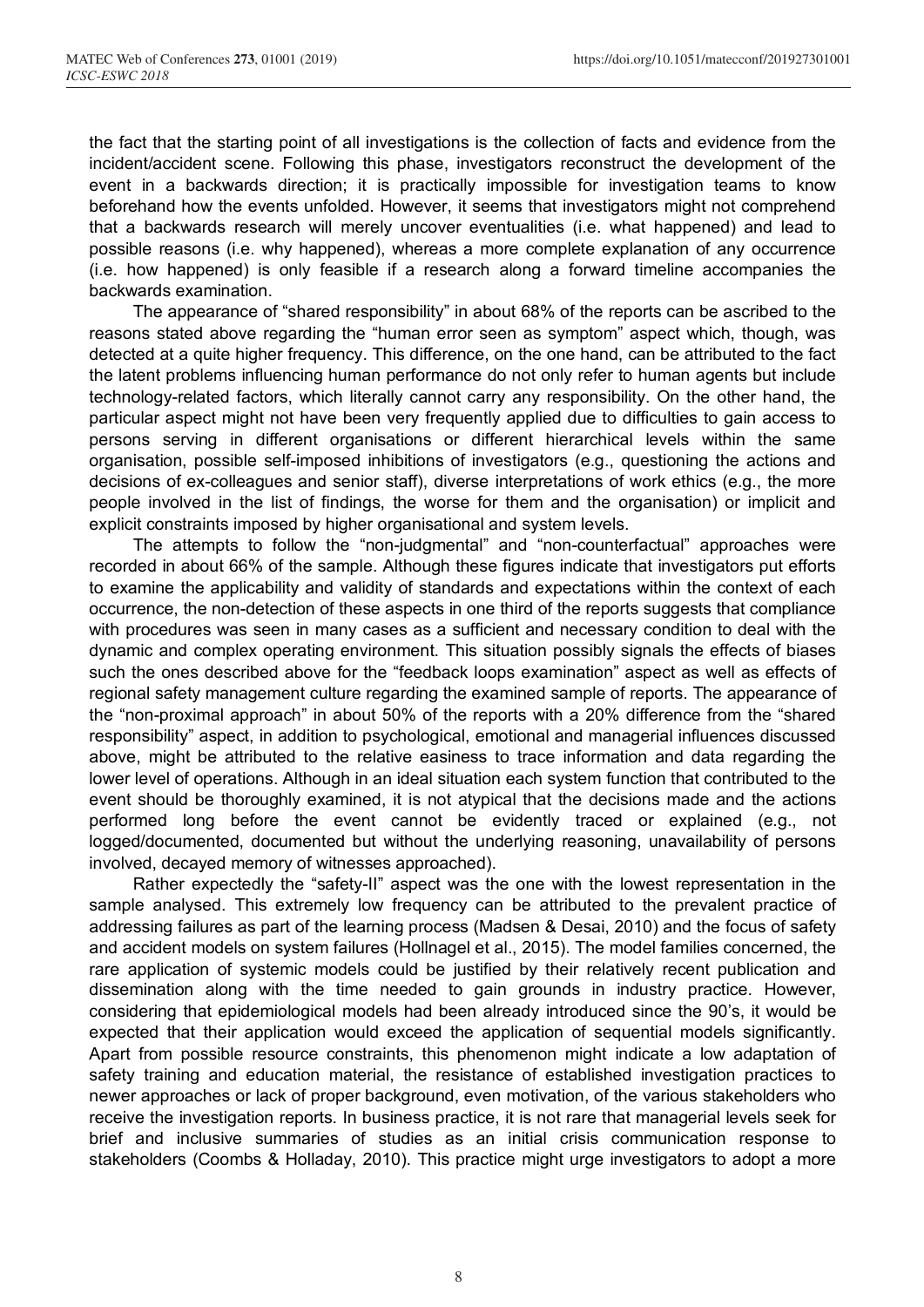simplistic approach to explain and present occurrences, thus preferring sequential models over epidemiological models, and the latter over systemic ones.

Our first hypothesis was confirmed partially. Although after 2007 there was a higher frequency of all NSTPs in safety investigation reports, only the "safety-II" aspect was found statistically significant. The overall increase of frequencies is aligned with our earlier argument that NSTPs were communicated more broadly after 2004, while the significant increase of the "safety-II" approach can be attributed to its novelty. As discussed above, the appreciation of successes in addition to the study of failures is not a well-established concept of daily practice. The non-significant increase of the rest of the NSTPs might be explained by the fact that the particular aspects had been already more or less, informally and formally, part of investigation practices along with the influence of similar perspectives on human error published decades ago (Heinrich, 1931; Reason, 1990). Nonetheless, other factors that affect the investigation process (e.g., inadequate resources, external pressures, personal predispositions, content and quality of respective educational programmes) might have also played a role in limiting the more frequent application of the NTSPs over time.

The hypothesis regarding the significant differences in the degree of application of the NSTPs across regions was confirmed for four aspects and the family models; this finding partially confirms the effects of different national cultures (e.g., Li & Harris, 2005; Li et al., 2007). Although due to the lack of relevant empirical research the authors cannot state plausible explanations for the observation of differences only in half of the aspects studied, it is crucial to notice that the existence of variations indicates a lack of a harmonised approach to investigations. Indeed, the researchers do not support conformity to any "thinking standard", but the diversity of approaches to safety can hide a different treatment of individuals depending on where the accident occurred [i.e. in the aviation industry, in principle the State of occurrence initiates and leads the investigation (ICAO, 2001)].

Additionally, the slight increase of application of most of the NSTPs when there was no direct involvement of the end-user into the event suggests that cases of the latter might trigger the emergence of investigation biases (e.g., Lekberg, 1997; Dekker, 2002) and lead to simplified and less profound findings. Moreover, all but the "feedback loops examination" practice had been implemented to the same extent irrespective of the existence of fatalities as a result of the events. The authors believe that the overall picture shows a well-mobilised professional approach of investigation teams where the emotional influences due to fatal injuries had been sufficiently controlled. The variation recorded in the examination of feedback loops might be explained by the lack of respective information and data from the end-users that were victims.

#### **5. CONCLUSIONS**

This research presented the results of the application of an analysis framework, which reflects nine new safety thinking practices and three safety model categories, to a large sample of safety investigation reports. The aim of the study was not to count how many times each new safety-related approach was applied to each case analysed but to gain initial insights regarding attempts to implement new safety thinking over time and across regions. The overall results showing that all NSTPs were visible during investigations at various degrees, on the one hand, suggests that these practices are relevant to investigators and not completely unknown. On the other hand, the variety of frequencies of implementation per NSTP were attributed by the authors to the individual, organisational and systemic factors and constraints that might influence investigation professionals. However, further research is necessary to examine (1) whether the implementation of the NSTPs employed in this research stems from knowledge gained through training, education and self-development efforts (e.g., reading respective literature) or practices evolved and exchanged amongst professionals, and (2) factors that can be supportive or opposing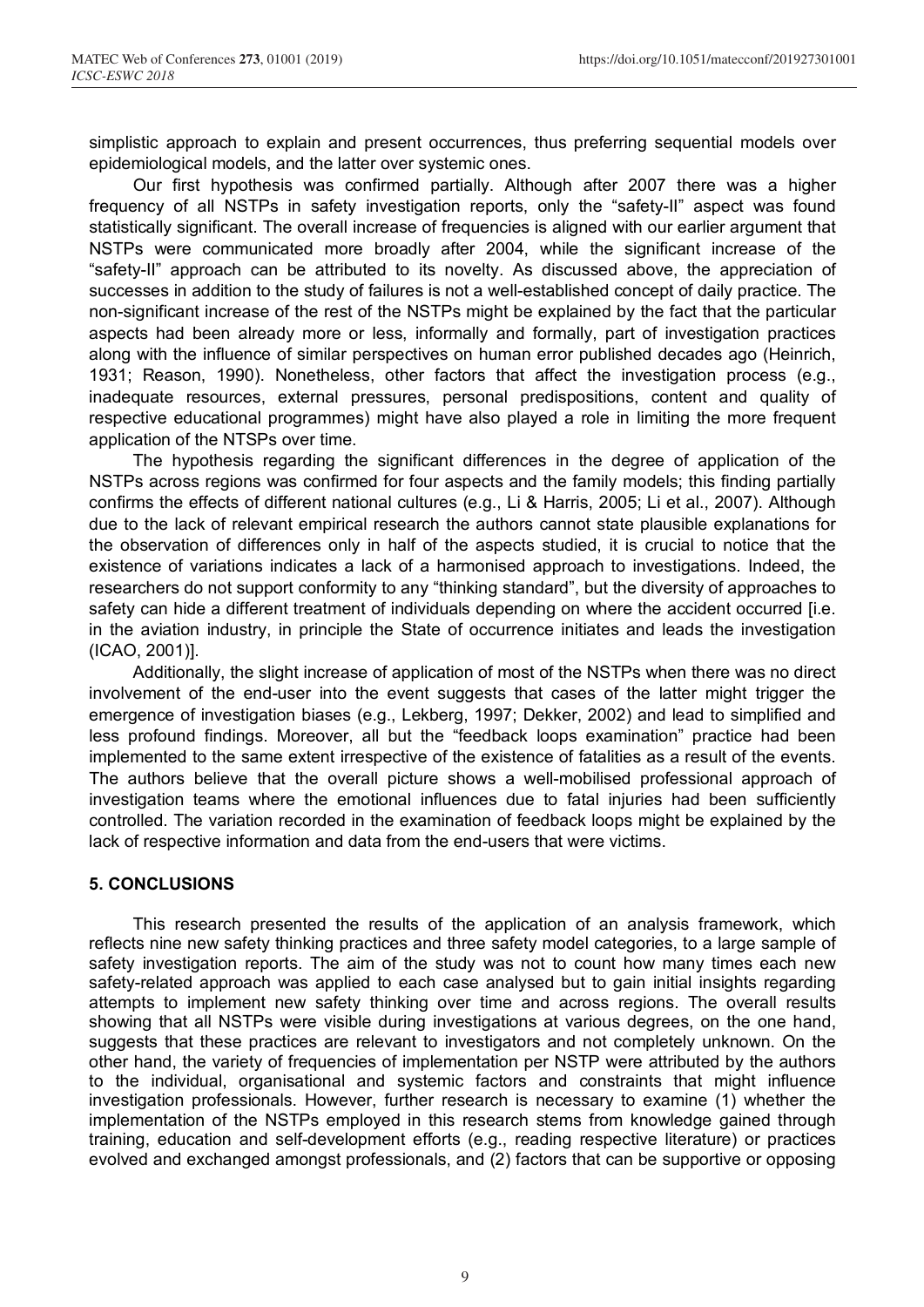to new safety thinking. Also, the application of the analysis framework to larger and more representative samples from aviation and other industry sectors is expected to offer further insights within and across various domains. We strongly recommend to perform a consistency check amongst analysts before any study (e.g., peer-reviews), as practised in this research, to minimise biases that would lead to the (non)detection of NSTP aspects and unreliable results.

As a last consideration, the statistical results showed a non-significant variation over time of 8 out of the 9 NSTPs for the period 1999-2016. This finding might be an indication that the so-called new safety thinking practices might have been part of investigation practice long before recent literature focused immensely on a human-centric and systems approach. Nonetheless, we should not underestimate the impact of contemporary researchers and authors and their efforts to foster further the respective concepts, even if we accept that investigators had been already familiar with these at different extents. It can be confidently argued that NSTPs offer the opportunity for fairer and more in-depth analyses. However, since investigations are subject to boundaries, even these are not always explicitly recognised and reported (Plioutsias et al., 2018), we suggest the communication of any modern practices in the direction of acquiring a deeper understanding of causality and learning opportunities for the whole system and not judging investigation practices without considering the overall investigation limitations and constraints.

#### **REFERENCES**

- Bell, V., Halligan, P. W., & Ellis, H. D. (2006). Diagnosing Delusions: A Review of Inter-Rater Reliability. *Schizophrenia Research, 86*, 76-79. doi:10.1016/j.schres.2006.06.025
- Coombs, T. W., & Holladay, S. J. (2010). *The Handbook of Crisis Communication.* USA: WILEY-BLACKWELL Publishing Ltd.

de Wilde, T. R., Ten Velden, F. S., & De Dreu, C. K. (2018). The Anchoring-Bias in Groups. *Journal of Experimental Social Psychology*, 116-126. doi:10.1016/j.jesp.2018.02.001

- Dekker, S. W. (2002). Reconstructing Human Contributions to Accidents: The New View on Error and Performance. *Journal of Safety Research, 33*, 371-385.
- Dekker, S. W. (2007). Six Stages To The New View of Human Error. *Safety Monitor, 11*(1), 1-5. Retrieved July 23, 2018, from https://www.researchgate.net/publication/255591192 Six stages to the new view of hum an\_error

Dekker, S. W. (2014). The Field Guide to Understanding Human Error. In S. Dekker, *The Field Guide to Understanding Human Error.* Surrey, United Kingdom: Ashgate Publishing Limited.

Evans, J. K. (2007). *An Application of CICCT Categories to Aviation Accidents in 1988-2004. NASA/CR-2007-214888.* Hanover, MD: US National Aeronautics and Space Administration.

Fforde, A. (2017). Confirmation Bias: Methodological Causes and a Palliative Response. *Quality and Quantity, 51*(3), 2319-2335. doi:10.1007/s11135-016-0389-z

- Greene, E., & Ellis, L. (2007). Decision Making in Criminal Justice. In D. Carson, B. Milne, F. Pakes, K. Shalev, & A. Shawyer, *Applying Psychology to Criminal Justice* (pp. 183-200). Chichester: Wiley. doi:10.1002/9780470713068.ch11
- Gwet, K. L. (2008). Computing Inter-Rater Reliability and Its Variance in the Presence of High Agreement. *British Journal of Mathematical and Statistical Psychology, 61*, 29-48. doi:10.1348/000711006X126600
- Heinrich, H. W. (1931). *Industrial Accident Prevention: A Scientific Approach* (1st ed.). New York: McGraw-Hill.
- Hollnagel, E. (2012). *FRAM, The Functional Resonance Analysis Method: Modelling Complex Socio-Technical Systems.* Ashgate Publishing, Ltd.
- Hollnagel, E. (2013). A Tale of Two Safeties. *Nuclear Safety and Simulation, 4*(1), 1-9. Retrieved July 23, 2018, from http://erikhollnagel.com/A%20Tale%20of%20Two%20Safeties.pdf
- Hollnagel, E. (2014a). Is Safety a Subject for Science? *Safety Science, 67*, 21-24. doi:10.1016/j.ssci.2013.07.025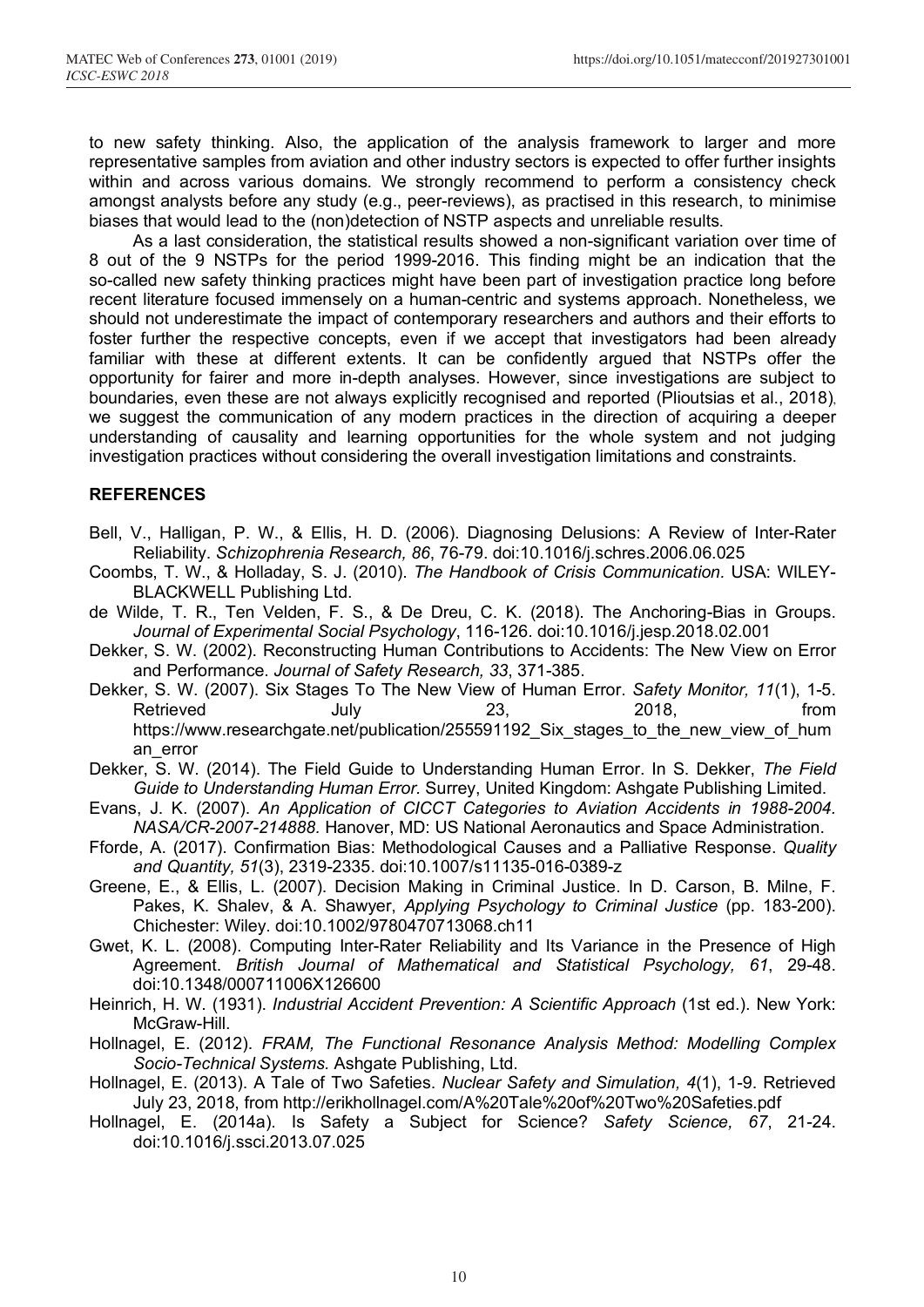- Hollnagel, E. (2014b). *Safety-I and Safety-II: The Past and Future of Safety Management.* Farnham, UK: Ashgate Publishing Limited.
- Hollnagel, E., Wears, R. L., & Braithwaite, J. (2015). *From Safety-I to Safety-II: A White Paper.* University of Southern Denmark, University of Florida, USA, Macquarie University, Australia.
- Hollnagel, E., Woods, D. D., & Leveson, N. C. (2006). *Resilience Engineering: Concepts and Precepts.* Aldershot, UK: Ashgate.
- IBM. (2013). IBM SPSS Statistics for Windows version 22. Armonk, NY: IBM Corp.
- International Air Transport Association-IATA. (2018). *Safety Report 2017* (54th ed.). Montreal: International Air Transport Association. Retrieved September 22, 2018, from https://aviationsafety.net/airlinesafety/industry/reports/IATA-safety-report-2017.pdf
- International Civil Aviation Organization-ICAO. (2001). *Aircraft Accident and Incident Investigation Annex 13.* ICAO. Retrieved September 19, 2018, from https://www.emsa.europa.eu/retro/Docs/marine\_casualties/annex\_13.pdf
- International Civil Aviation Organization-ICAO. (2018). *Safety Report.* Montreal: International Civil Aviation Organization. Retrieved September 22, 2018, from https://www.icao.int/safety/Documents/ICAO\_SR\_2018\_30082018.pdf
- Kanyongo, G. Y., Brook, G. P., Kyei-Blankson, L., & Gocmen, G. (2007). Reliability and Statistical Power: How Measurement Fallibility Affects Power and Required Sample Sizes for Several Parametric and Nonparametric Statistics. *Journal of Modern Applied Statistical Methods, 6*(1), 81-90. doi:10.22237/jmasm/1177992480
- Karanikas, N. (2015). Human Error Views: A Framework for Benchmarking Organizations and Measuring the Distance between Academia and Industry. *Proceedings of the 49th ESReDA Seminar, 29-30 October 2015.* Brussels, Belgium.
- Karanikas, N., & Nederend, J. (2018). The Controllability Classification of Safety Events and Its Application to Aviation Investigation Reports. *Safety Science, 108*, 89-103. doi:10.1016/j.ssci.2018.04.025
- Karanikas, N., Soltani, P., de Boer, R. J., & Roelen, A. (2015). Evaluating Advancements in Accident Investigations Using a Novel Framework. *Proceedings of the 5th Air Transport and Operations Symposium (ATOS), 20-22 July 2015.* Delft University of Technology, Netherlands.
- Kaspers, S., Karanikas, N., Roelen, A. C., Piric, S., & de Boer, R. J. (2016). *Review of Existing Aviation Safety Metrics, RAAK PRO Project: Measuring Safety in Aviation, Project number: S10931.* The Netherlands: Aviation Academy, Amsterdam University of Applied Sciences.
- Kassin, S. M., Dror, I. E., & Kukucka, J. (2013). The Forensic Confirmation Bias: Problems, Perspectives, and Proposed Solutions. *Journal of Applied Research in Memory and Cognition*, 42-52. doi:10.1016/j.jarmac.2013.01.001
- Lekberg, A. K. (1997). Different Approaches to Incident Investigation-How the Analyst Makes. *Hazard Prevention, 33*(4), 10-13.
- Leveson, N. G. (2004). A New Accident Model for Engineering Safer Systems. *Safety Science, 42*(4), 237-270. doi:10.1016/S0925-7535(03)00047-X
- Leveson, N. G. (2011). Applying Systems Thinking to Analyse and Learn from Events. *Safety Science, 49*, 55-64. doi:10.1016/j.ssci.2009.12.021
- Li, W. C., & Harris, D. (2005). HFACS Analysis of ROC Air Force Aviation Accidents: Reliability Analysis and Cross-Cultural Comparison. *International Journal of Aviation Studies, 5*(1), 65- 81.
- Li, W. C., Harris, D., & Chen, A. (2007). Eastern Minds in Western Cockpits: Meta-Analysis of Human Factors in Mishaps from Three Nations. *Aviation, Space, Environmental Medicine, 78*(4), 420-425.
- Madsen, P. M., & Desai, V. (2010). Failing to Learn? The Effects of Failure and Success on Organizational Learning in the Global Orbital Launch Vehicle Industry. *Academy of Management Journal, 53*(3), 451-476. doi:10.5465/amj.2010.51467631
- Martinetti, A., Chatzimichailidou, M. M., Maida, L., & van Dongen, L. (2018). Safety I-II, Resilience and Antifragility Engineering: A Debate Explained through an Accident Occurring on a Mobile